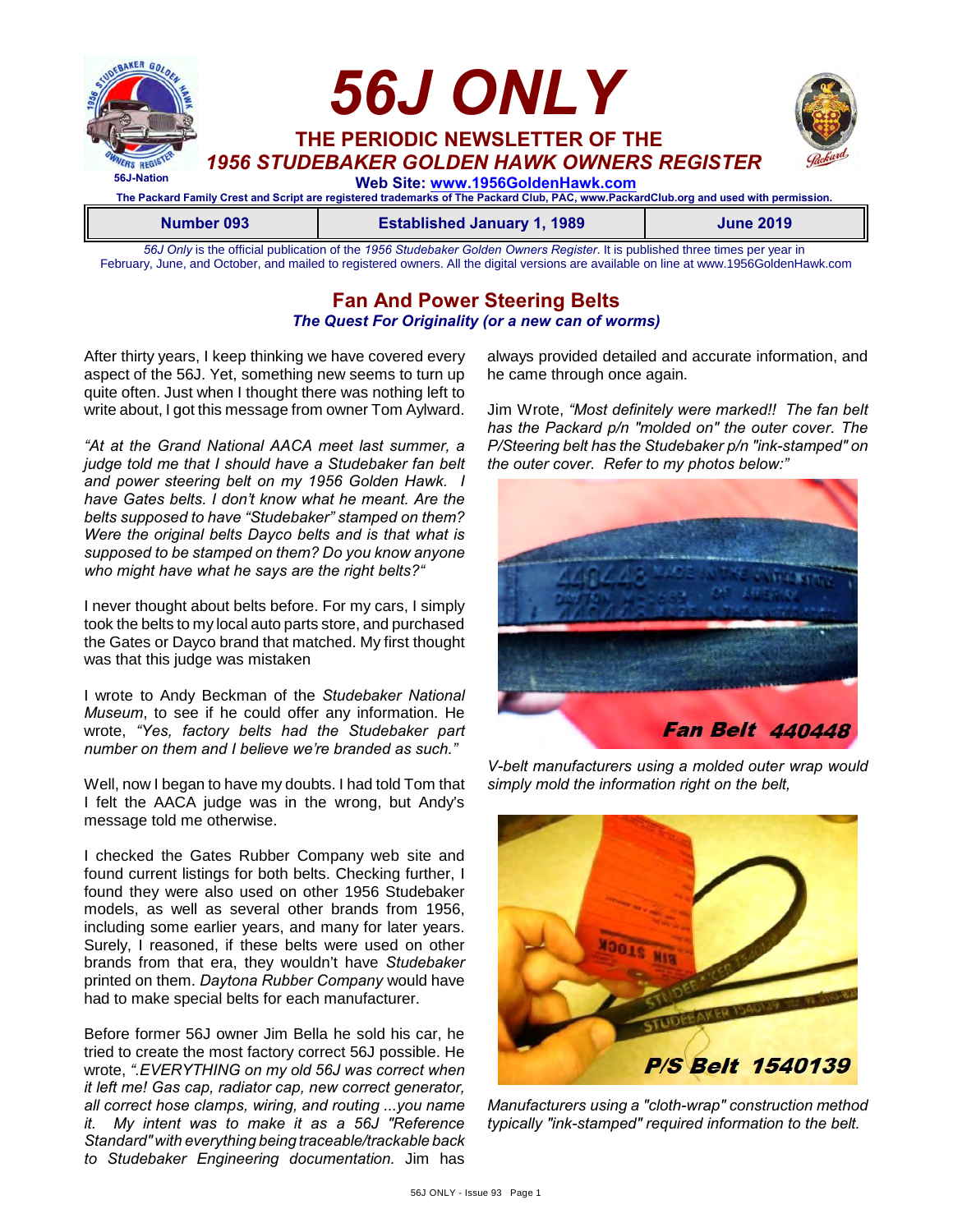

The fan belt part # 440488 was also used on the 1955-56 Packard models. However, the power steering belt used on 1955 and 1956 Packard models was part # 455613. I suspect the difference might be that 1540139 has the word *Studebaker* imprinted on it, while 455613 probably

I asked Packard enthusiast George Hamlin if he had any idea. Here is what George supplied: *"All the V8 Packard power-steering belts in use and hanging on the racks around here are 'way past the era where they would have had PACKARD on them; in fact I don't recall ever seeing any belts with PACKARD on them. All the beltage around here is auto-parts-store stuff. I have a couple of phone numbers I can use after lunch to see if anyone else remembers such a thing."*

has the *Packard* name and the part number imprinted.

Is it possible to still find these belts? Once again Jim had more information. *"I probably put in 10+ years of searching before finding both belts. I'm not aware of any vendor(s) with repo's or NOS except Max Merritt. They had 1 NOS Packard fan belt left about 10 years ago, but said "not for sale!!!" I found 3 of the P/S belts in bins at Studebaker International-SB warehouse, mixed in with similar size belts. I bought all 3, used 1 and sold the other 2 to 56J Owners."*

I wrote to Gates Rubber Company, hoping against hope that they might have an old belt, but that ended with the following answer:

*"The biggest issue is all our current automotive belts are notched whereas they were a solid V years ago. I would suggest taking a look at Hemmings motor news.*



#### *CHRIS, Product Application, Automotive Aftermarket."*

*Daytona Rubber Company*, now known as Dayco, could offer no additional help or information.

A friend suggested checking farm and tractor supply stores as they still use standard V-belts on many machines. With the right belt, I could just get a rubber stamp made, and ink stamp the information on the belt.

An Internet search led me to a a company named Zoro which offers a wide variety of V-belts for many different applications. I asked if their belts would be suitable for automobile applications, and supplied the Gates and Dayco part numbers for the power steering belt. A lady name Corinne checked with her tech departments and they suggested their belt # G0283911.

The is a standard V-belt, without the cogs. However, the tech support person added the following, *"This will be a bit of trial and error as that has a .375 width and the original belt width is .44."* Since I no longer own a 56J, I wasn't able to give this belt a try.

None of the vendors I checked with had the original belts, or even a replacement with the standard V-belt design. Besides the three belts Jim found, the only original belts left may still be on derelict cars that haven't seen the road for the past half century.

I checked with long time Packard vendor Max Merritt regarding the fan belt and the Packard P/S belt. Fred Bruner replied with a photo of the fan belt, but did not have one for the Packard 455613 P/S belt.



I have added this information to the *1956 Golden Hawk Authenticity Guide*. The new updated *Guide* is now in full color and includes several new topics, that were not covered in the original black and white *Guide* created in 1996. It is available for free viewing and/or download on our web site.

# **The Four Year Rule** *A Free Register Still Requires Maintenance*

Whenever I correspond with a registered 56J owner, I update my file to show what year that took place. I also do this if I read something about an owner that indicates he/she still owns the car. Each January, I check my files and select records for owners who have not been heard from during the previous four years. Hence *- The Four Year Rule*.

If the owners have Email addresses, I send a message asking the status of their car such as:.Do they still own it? Are they receiving the newsletter? Have they added any 56Js to their stable? If they sold their car, do they still want to receive the Email newsletter?. If they don't have an email address, I send a renewal form with the February issue and ask the same questions, *except the last one*.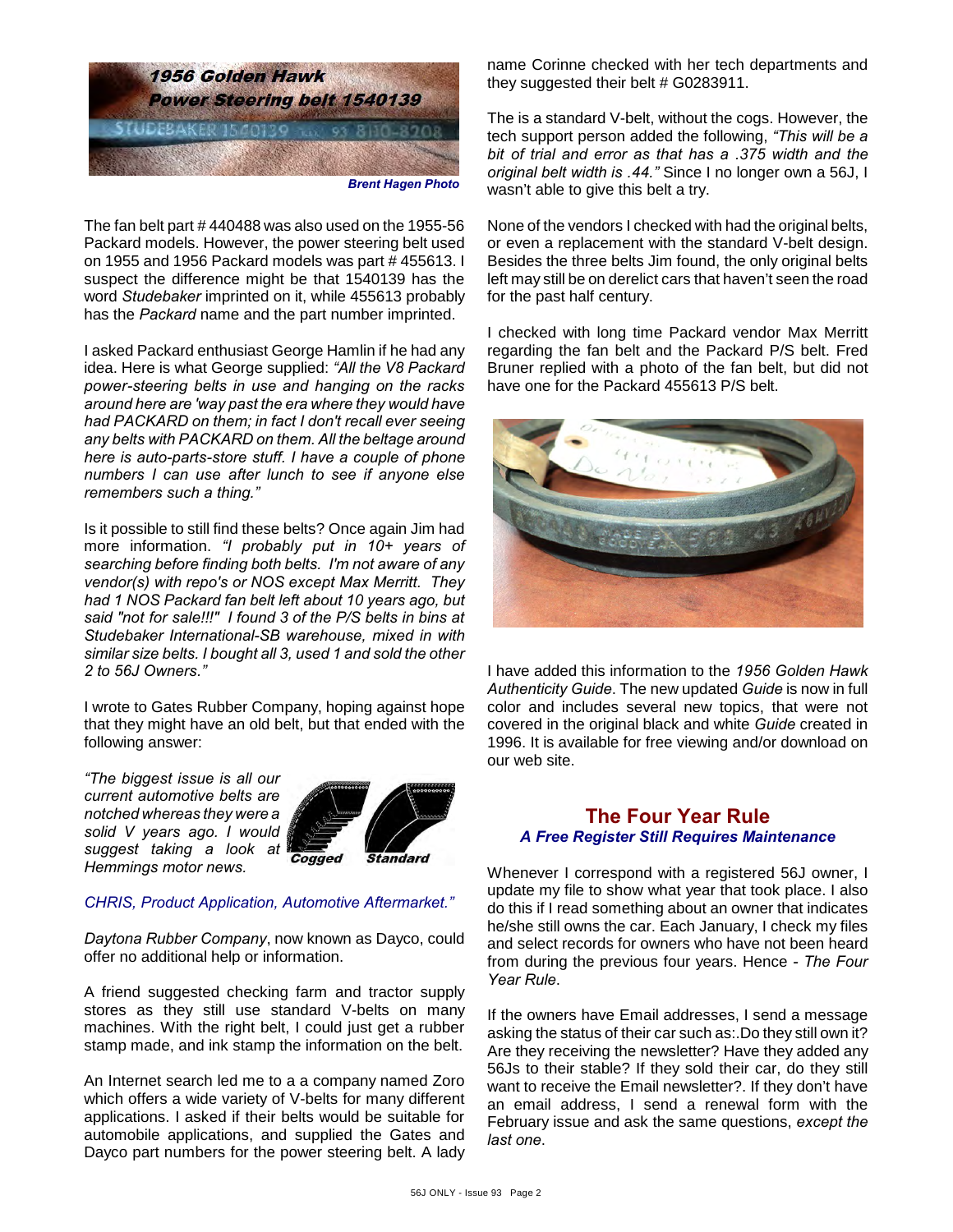If I don't get a response, I can only assume they no longer own a 56J, or are not interested in remaining on our active register. Last January, I sent thirty-seven renewal requests, twenty-eight queries by Email, and nine renewal forms by mail, to owners who haven't been heard from since 2014.

Typically, I receive a response from about 1/2 of the Email requests, most arrive in the next 2-3 days. A few of the remaining ones trickle in over the next few weeks, and the rest never bother to answer. I generally send a second and third request to the non-responders, and rarely do I get an answer. In all, I received 18 replies.

The response to requests sent by mail of course, take much longer, but typically only about 1/3 ever do so. In this case, I don't send a second notice. In the past, I've occasionally received a response several months or even years later. This time, I received 3 responses.

I never delete any records. I simply code them to show they are no longer on our active list. If I get a response later, it is a simple matter to activate the owners.

I'm not as concerned about the Email group, because it doesn't cost anything to send the newsletter to them. Still, I want to keep my files accurate, so I appreciate it when they respond.

The mail group is another story altogether. Printing and postage for an eight page newsletter costs about \$1.75 for each of the roughly 60 recipients. I'll let you do the math, but this is the largest expense by far, to keep the Register afloat. Web site costs are minimal by comparison, as are ads in magazines such as *Turning Wheels*.

I don't see the point of sending newsletters by mail if I don't even know if they are getting to the proper person. Consequently, we lose several registered owners each year and no less importantly, lose track of their cars.

If you received an email notice last January and haven't responded, this will probably be the last newsletter you will receive. *On the other hand, If you didn't respond to the request by mail, you won't be reading this at all.*

#### **Here are some of the responses:**

**Steve Rone** -*Yes, I still own it!*

**Bob Modell** - *Hi Frank, I still have my Hawk, and I still read the newsletters. Thanks for keeping this going.*

**Wade Eagleton** - Yes, I do. Thanks!

**Don Borger** - *Yes Frank I still have my 56J but have been having trouble getting the newsletter to come up I have not been able to read the last ones. Thank you,*

**Cornelis W.J.Smit** - *Hi Frank. I still own my Golden Hawk. It is sitting next to a Studebaker Avanti 1963 In R3 trim and a Packard Clipper coupé. Regards,*

**Terry Welch** - *Hi Frank , Yeah I still have the car and thinking about trying to start the restoration on it this year if all goes well. I'm going to be looking for a hood in the near future (when I have the money) so if you know where I could find one let me know. Thanks*

**Richard Hackerd** - *I do still own the '56 Studebaker golden hawk. Please send the newsletter info whenever you have a new one.*

**David Batchelar** - *Still own my 56!*

**Croft Carlsen** - *Hi Frank, Yes, I still own my 56J and have no plans to sell her but rather pass on to one of my 3 sons. May need to hold a lottery. I hope this message finds you well. Best,*

**Patrick Schafer** - *I still own Said 56J, sadly hasn't moved in 10 years. And yes, I guess I keep the dream alive, If you could send the Newsletter. Thank you* 

**Fred Rawson** - *I still have a pulse and my '56 Hawk. Thanks for a great publication. Keep it coming.*

**Jr Shaver** - *Just finishing a ground up restoration and need to know if anyone makes a decal for the door jamb ID plate?*

**Russ Carnes** - I still own my 56J.Thanks!

**Al Carbone** - *HI Frank, still have my 56 golden hawk. Not for sale! Never! Please continue my membership. I truly enjoy it. Thanks! My dad was a Studebaker dealer 1938 till 1957. Love Studebakers. I have 7. I have Golden Hawks 56 57 58 all standard overdrive, 63 R2 4 spd Avanti, 47 Commander conv., 49 R16 a. 9000 ml 48 M5, all nice drivers*.

**George Crow** - *Frank -- I did sell my 56 Golden Hawk however I still want to receive your newsletter. It's very possible, in the near future I'll be acquiring another one. Every now and then I do have a Studebaker in my collection. Right now I have about 20 classic cars mostly Fords. Thank you very much and please keep the newsletter coming by email.*

As you can see, the responses are quite varied. Some cars have sat for long periods, some are getting worked on, while others are still being driven. But, now I know the status, and the owners get to see their names in the newsletter. I've updated my records, and now all the above owners are good for another four years.

I don't like dropping owners from our Register, but if I can't be sure they are receiving the newsletter, I simply have no choice, especially for the ones receiving the printed copy.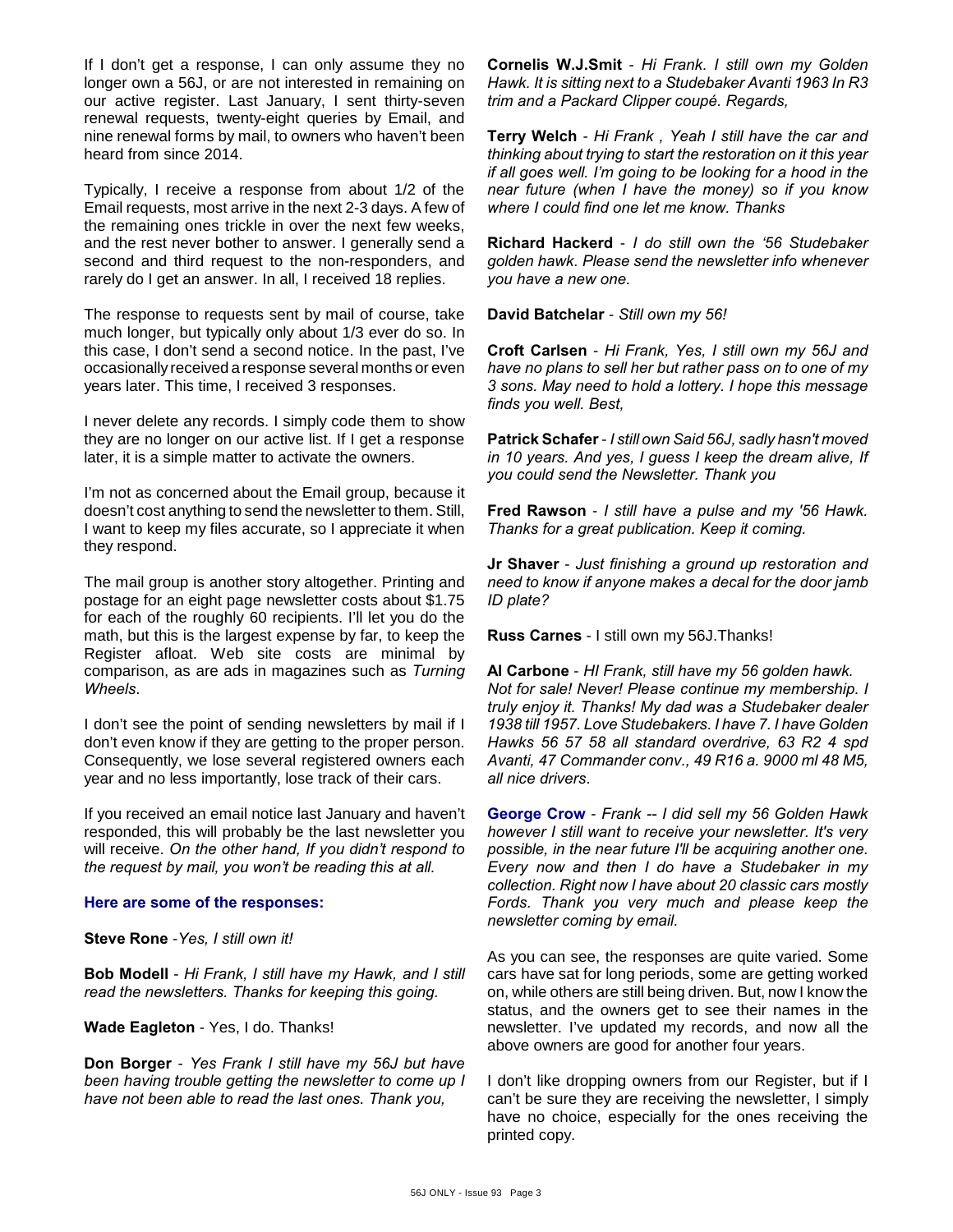**Mail Bonding**



*Letters From Our Readers.* **(Edited as required.)**

# **Mark L. James January 28, 2019**

Thanks for the newsletter. I'll have more to report this summer, but I wanted you to know that my '56 Golden Hawk has been nominated by a special group of AACA judges to compete for the AACA's highest award, the Zenith Award. They chose 16 cars from among almost 3,000 registered for the seven AACA National shows during 2018.

On May 31 this year all the nominated cars will be judged together in Auburn IN at the AACA Annual Grand National Meet. The Zenith Award winner will be chosen that day. I am excited about this award nomination because it shows that others are now beginning to recognize how special these cars are.

#### **Gary Willoughby January 28, 2019**

Congratulations on your 30th year! It just doesn't seem like that long ago when I first got involved with you and the club. The GinnyHawk would be with me regardless, but the Registry {Register} and technical help have made it all the more worthwhile.

#### **Larry Michael January 29, 2019**

*Frank, Nice job on the newsletter as usual. I especially enjoyed your summary of 56JOnly from its inception. Been with ya most of the way, but how it got to be 30 years is beyond me!!*

#### **Wilma Hummel February 04, 2019**



Beautiful. Just got it back today. They do a good job. Shrock Body Shop. Just wanted to share the information with you.

Hope you are doing okay. The weather this winter has been terrible. I'm sure we will all be glad when it"s spring. Then

again maybe not. Don't know what mother nature has in store for us.

Still have to do side panel upholstery and one visor.The boys are excited to get it out and about. Have a good week.

### **Gilbert Zimmerman March 11, 2019**

Frank, the buyer of my Golden Hawk last summer was Dennis Mitosinka. Dennis is a dealer and professional auto appraiser in Santa Ana, CA. He resold my other vintage cars (some to Europe) but says he will likely keep the Hawk. *Note: I contacted Dennis, and he is now on our roster. It is rare that someone reports selling a car, and far too often we lose track of it - FJA.*

# **Rob Sedillo March 11, 2019**

Back in the mid 80's, I met C.Edwin Lewis. He saw mine and my dad's Studebaker collection and we toured in his 56 Golden Hawk. I was cleaning out a box and found a letter from Edwin. He enclosed pics of his 64 GT Hawk. I went on a quest to find him and the 56. I found out he passed away which made me sad. I kept looking for his car and by accident found your website.

It is very impressive and I love it! I started reading all your news letters. I eventually found that Myron McDonald of Aurora MO bought the Hawk(From Lewis estate?). Restored it and sold it to Elmer Johnson, he passed away and Jaime Cardillo bought it.

I have been in contact with Jaime, he seems to be a good guy. He sent a picture of the Hawk and it's red. It's beautiful. Myron did the color change. So I feel grateful to you for helping me find his Hawk. I really want a picture of the car in it's original colors that reminds me of my dad and my youth. Can you please put me in contact with Myron? By email or phone. Thanks for your help.

(3-13-2019) Just spoke with Myron. Super nice guy. Didn't remember much about buying the car but he is going to look for pictures. Fingers crossed! Thanks for your help.

#### **Ken Styer March 12, 2019**

I am trying to find out who the previous owners of my car were.



Prior owner was a man by the name of Bradford. He was a 56J member for I think 15 years. The previous owners made modifications and maybe someone would remember what was done. Any help would be appreciated. VIN # 6032229. *Note: The previous owners were Dan Parker (Iowa), and Bob Lehman (Texas) - FJA*

### **Cal? (Via Email) March 12, 2019**

This was my Golden Hawk from early 1958 to winter of 1960 when I traded it for a 1060 Corvair because nobody could fix the Ultramatic transmission. This photo is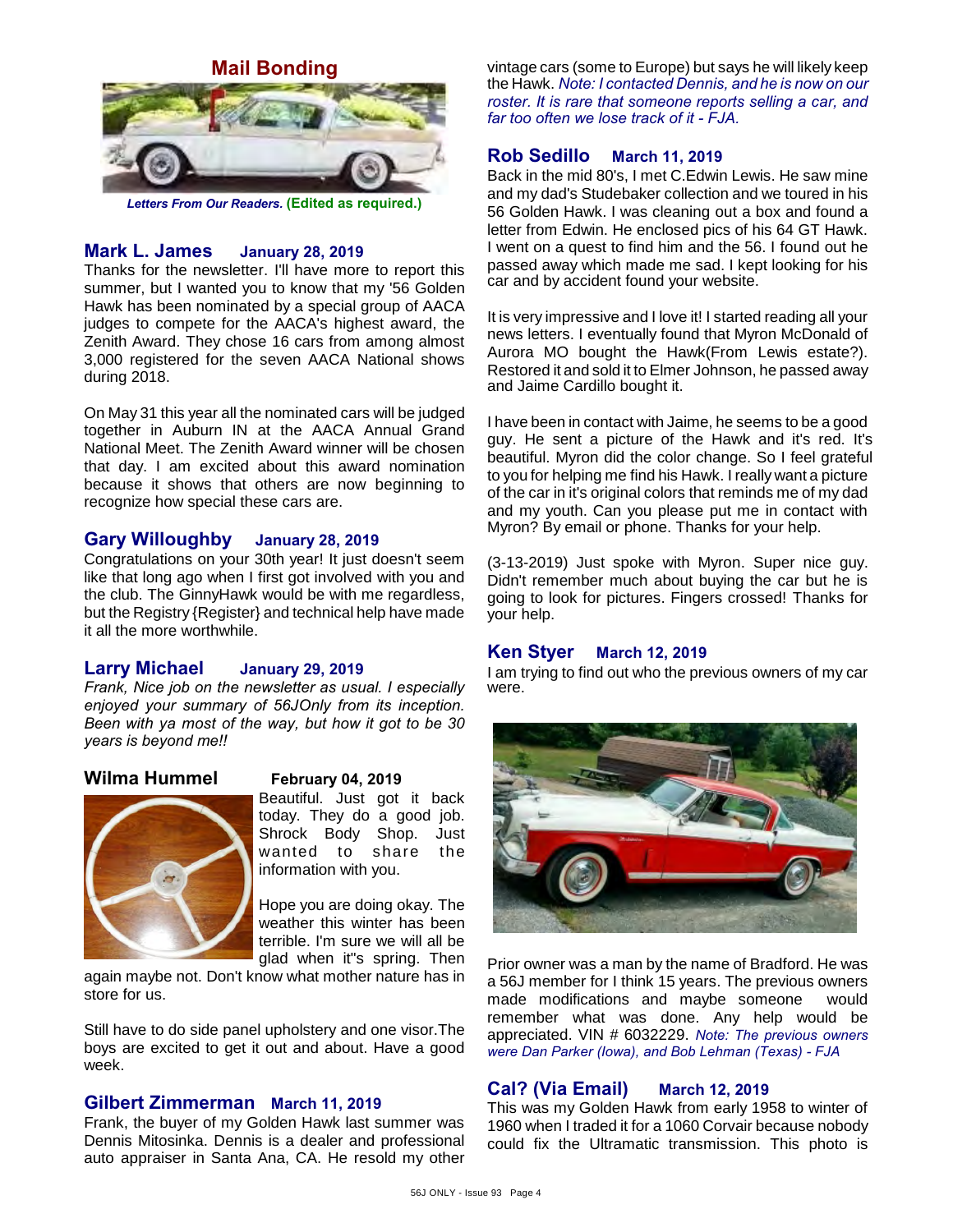overlooking the new construction of the 91 freeway in Orange County CA. Is there any way of locating this car?



*(Note: I explained that it is tough to find without the serial #. He didn't buy it new, so we don't even know if the all accessories, wheelcovers(?) are correct.)*

That photo is the only document I have of this fun car. However, the Chevys could still win in drag race.

It had power steering and an odd after market AM-FM radio. The hood came up once and was cheaply repaired. I got caught in Southern California rain one day and went through some deep water where water came in the under seat heater to fill the foot holes in the back seat. I punched a hole to make it drain.

It was a great driving car but on any incline where throttle was added, the clutch in the torque converter would slip and ruin the transmission fluid. After the third return. the transmission shop said *do not return*. So I traded it for a new 1960 Corvair. My first car was a 1947 Studebaker Starligjt coupe, and my last Studebaker was a 1963 Avanti R2. Thanks for your time.

#### **Steve Willham March 26, 2019**

The GH and Avanti that we previously discussed are still in storage. The GH made it out to the light of day last year when a gentlemen from PA came to look at it.

So I figured I would send you a quick note since you are the voice of the 56 GH. I would really like to find that right person who would enjoy these car's as I just don't have the time. I know the Avanti needs some work underneath (hog troughs are rough).

I would love to sell both complete cars, the spare GH engine, and all the other GH parts I have to one person if possible. The parts include the shell of the parts car, all kinds of glass, trim, another miscellaneous items. If you know of anyone in the market, or that may be remotely interested, please let me know.

If you think that I should put an ad together and advertise somewhere, I could do that. I do not have to sell them, but I would rather someone enjoying them opposed to them sitting in the garage. Any help would be appreciated. I am thinking \$32,500 firm for everything.

#### **Ed Capozzi March 28, 2019**

I've been interested in the history of Studebaker's 56J Golden Hawk model for a long time...Over the years I've owned two of these cars.

To this day, there's some production details concerning these cars which I'm curious about. Can anyone shed some light on the following questions?

1) 56J's were 'apparently' assembled on they're own unique production line away from 'Studebaker Central' at the Chippewa Avenue plant. Is this correct?

2) Are there any surviving photographs of 56J assembly operations at the Chippewa plant?

3) Was there a 'body drop' on the 56J assembly line, or did the bodies arrive 'on frame' from the South Bend body & paint assembly building?

4) How were the 4000+ 56J bodies shipped to the Chippewa Ave. plant for final assembly......by rail or possibly truck?

5) Did the Packard 352 engines have the Twin-Ultramatic or Overdrive transmissions installed before being shipped from Utica?....Or did Studebaker workers assemble them?

6) Is there any record of a 56J being assembled and factory tested with the 'Jet Streak' kit...either at South Bend or Packard's Utica test track? (non-production vehicle of course!)

Thanks for taking a few minutes to read through these questions.....and please post comments!..............Ed

### **Thomas Valenti April 2, 2019**

I ran across your website in the search for a mechanic who would be able to help me with my car locally. Just last weekend I acquired a 1956 Golden Hawk from the RM auction in Ft. Lauderdale. The car is not in need of restoration or any dire work like that, however, I am looking for a mechanic near me that could specialize in my car specifically and aid me in maintaining it and keeping it reliable as a driver.

I am in South Florida in the East Coast. (Fort Lauderdale) If you know anyone who would be of aid to me it would be greatly appreciated if you could connect us.

# **Anthony Prestia April 16, 2019**

This may be a long shot, but here it goes:

When I was a kid, my grandfather, Robert 'Bob' Palmer of Sarasota, FL, restored a 56 Golden Hawk. As he got older, he eventually had to sell it and, unfortunately, he passed away in 2007.

Helping him work on that car as a kid (and I use "helping"• very generously) began my life-long love of cars. Now that I'm (quite) a bit older, I'd love to track down his Hawk and maybe bring it back to the family one day. Is there any chance he ever registered his car? It's the only way I can think to track it down. My understanding is that the subsequent owner had an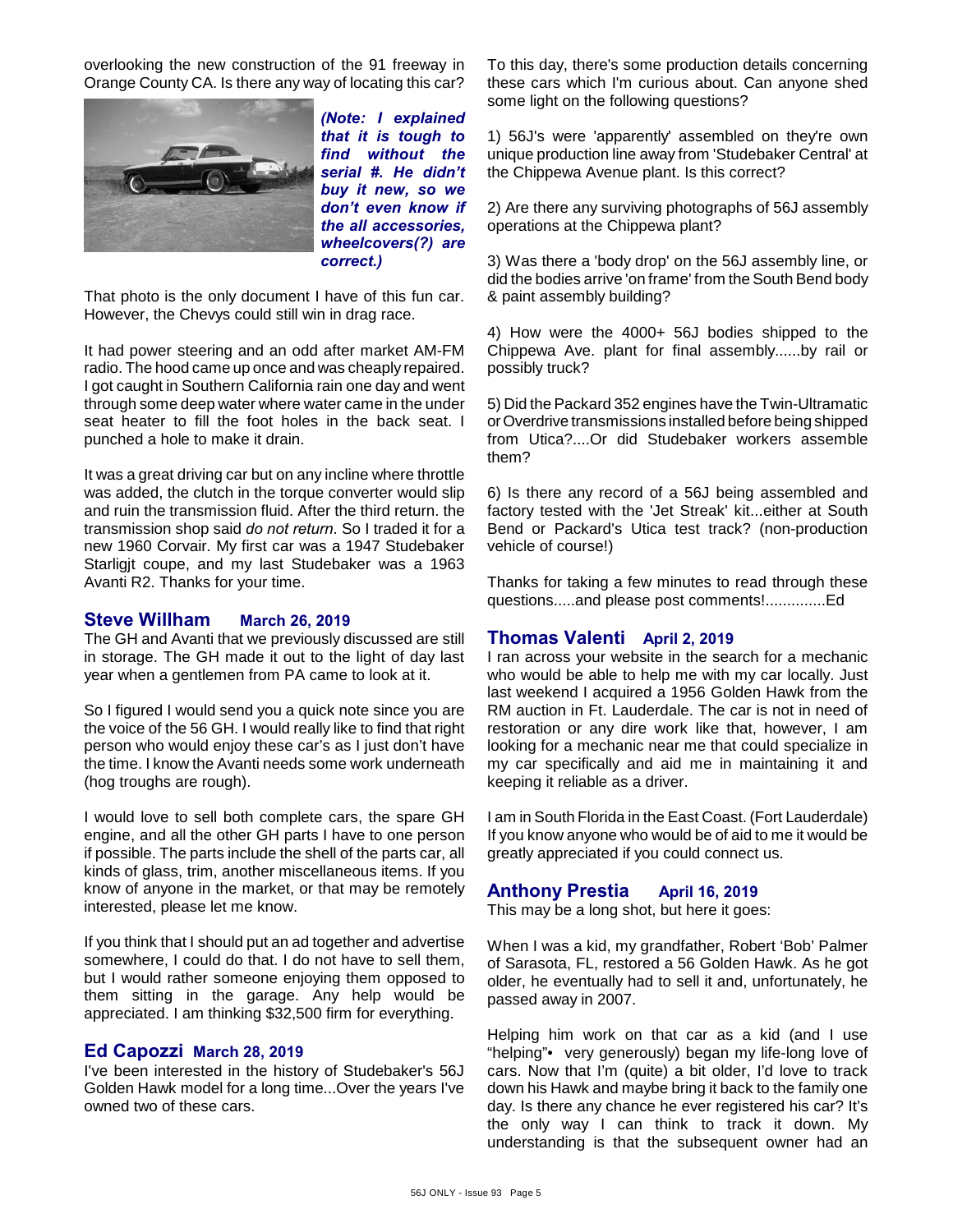accident—"I believe the car fell off a lift. It'd be a shame if there's nothing left, but at least I'd feel better knowing.

## **Bo Pettersson May 13, 2019**

Of course you can add me the your register of 56J models. As I have been a member of SDC since 1980 I have often read about you excellent job with this register.

It is a great honour for me to now own this piece of Swedish Studebaker history, I will keep it in the spirit of Claes *(former owner Claes Antonsson)*.

Thanks for the production sheet.

Studebakerly Yours Bo Pettersson

## **Randy Cavoli May 15-2019**

Hi Frank, Long time since we've connected. Wanted to let you know I've acquired another 56J that doesn't appear to be in your registry. Serial# 6030352.

Unfortunately it hardly qualifies as a parts car. Hard to tell, but I believe it was originally green and white. Its an early number, so probably had the early two tone paint scheme.

As I say, its in terrible condition so I'll be harvesting what parts I can and the rest will be scrapped. It does have a complete PS setup and a nice pair of fins also a good dash with a very nice dash pad. The engine is there, but seized. Body is shot, just a lot of disintegrating rust. Frame is bad also. So, you can add it to the registry as a car that's been scrapped.

*NOTE: Since the Body # is 518, it should have originally been painted in the later paint scheme.*

# **Studebaker Drivers Club 55thAnnual International Meet**

Since our beginning in 1989, our *56J Register* has been a trophy sponsor for most of the SDC International Meets. This year, the meet will be held in Mansfield OH from September 11-14. Although we are not directly affiliated with SDC, I felt the \$35.00 donation was money well spent.



I also made a trophy sponsor donation from our sister group, StudebakerVendors.com.



*Note: I just added the above trophy sponsor notices because I had some space to fill up in the newsletter. If you have anything to offer for the next issue, please send it to me.*

# **Here We** *Grow* **Again**

*If you move, please remember me when you send your change of address information.*

| 686 Glenn Moseley<br>Uvalda GA  | SN 6030037 6030608<br><b>Prev Owner Harry Moseley</b> |
|---------------------------------|-------------------------------------------------------|
| 687 Dennis Mitosinka SN 6800590 | Lake Havasu City AZ Prev Owner Gil Zimmerman          |
| 688 Bo Pettersson               | SN 6032223                                            |

Motala Sweden Prev Owner Claes Antonsson

**\*** = New SN (Not previously registered or reported) *NOTICE: In lieu of dues, and to help keep my records correct, new registration forms are mailed to owners who haven't been heard from for four years. If you receive one, complete and mail it at once or you will be dropped from the mailing list.*

## **The** *"J"* **Account** *1956 Golden Hawks Registered/Reported/Scrapped*

| 225 | <b>Registered Owners</b>                   |
|-----|--------------------------------------------|
| 297 | Cars Registered (includes parts cars)      |
| 340 | *Cars Reported But Not Registered by Owner |
|     |                                            |
| 637 | <b>Total Cars Registered plus Reported</b> |
|     | 47 Additional Cars Reported as Scrapped    |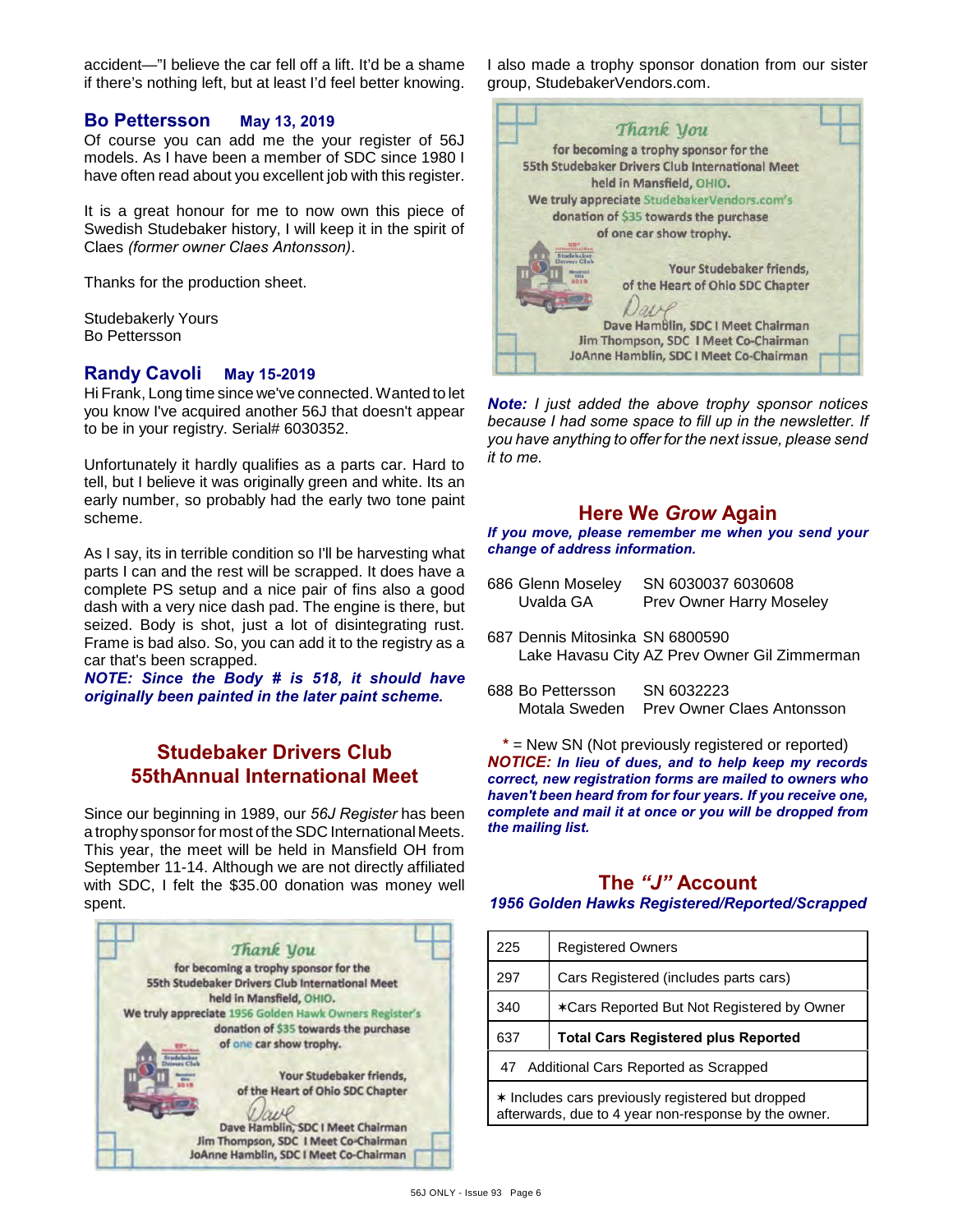# **Administrative "Assistance"**

**Special notes and recurring items.**

°**EMAIL CLUTTER**: **I easily get 100s of messages a day, most of which are useless and interfere with the more important items. Please do not send forwarded mail to me. I just can't read it all. This includes anything not 56J related, especially jokes, E-cards, political and religious messages. Believe me, if you send it, I'll get it from 10 others also. Far too much aggravation for me!!!**

°**Studebaker Drivers Club (SDC):** Although we are not officially connected with SDC, they have always been in our corner. I am a life member and would urge every 56J owner to join. It is a great organization and at least two of its Presidents have owned a 56J at one time or another.

°**56JONLY Message Forum** Started by owner Scott Reid in July, 2002 for owners and fans to exchange information. Click on *56JONLY Message Forum* on our home page. **NOTICE:** *If you want to contact me to include something in the newsletter, you must send it to me directly. You can do so through the 56SGHOR web site. NEVER write me at the Yahoo address.*

°**56J ONLY, Electronic Version** of the newsletter is in color, and undamaged in transit. If you would like to receive it electronically, *and save me a buck and a half*, let me know and send me your Email address. I will send you a notice when the latest version is posted on the web site. You can read it, download it, and/or print it at your leisure. If you are not able to view it on the web site, let me know and I'll send it as an attachment. Anyone with an Email address on file with me, will automatically receive the newsletter notice electronically. **Let me know if you prefer to receive it by mail**. The mangling, ripping, and stains are free.

**√The Four Year Rule** - If we have not made contact during the past four years, I will send a registration form to you with your newsletter, or by Email. You must respond or you will be dropped from the Register. Since we don't charge dues, this is the only way I can be sure you are receiving the newsletter and still own a 56J.

# *Want Ads*

Due to the dramatic increase in printing costs, Want ads are no longer printed in the newsletter. Want Ads are posted on our web site at:

[www.1956GoldenHawk.com](http://www.1956GoldenHawk.com) (Click on Want Ads)

#### Also check out our sister site at:

[www.StudebakerVendors.com](http://www.StudebakerVendors.com) With links to over 150 vendors doing business on-line. If you don't know how to access the Internet *ask one of your grand kids for help!*

**New Ads Since the last issue:**

(None)

#### **56J Club Items** *All Proceeds Help Maintain the Register Some Items are free to view or download on our web site or can also be ordered on-line*



**Complete Package Flash Drive**. 1956 GH Restorers Guide Video plus 1956 GH Parts Catalog, 1956 GH Authenticity Guide (New version), 1956 Owners Manual, 1956 Accessories Catalog, Borg Warner Overdrive Manual, 1955- 58 Chassis Parts Manual, 1953-58 Body Parts Manual, 1956-57 Shop

Manual, 1958 Shop Manual Supplement, *56J Only* Newsletter back issues, 1956 GH Production Orders. \$25.00

**1956 Studebaker Passenger Car Manuals on Disc.** 1956 GH Parts Catalog, 1956 GH Authenticity Guide (New version), 1956 Owners Manual, 1956 Accessories Catalog, Overdrive Manual, 1955-58 Chassis Parts Manual, 1953-58 Body Parts Manual, 1956-57 Shop Manual, 1958 Shop Manual Supplement, *56J Only*



Newsletter back issues, 1956 GH Production Orders. *(Same as the Flash Drive, without the Restorers Guide Video.)*



**1956 Golden Hawk Restorers Guide on DVD**

Contains a video version of the Authenticity Guide with many new items discussed. *( Video is Included on the Flash Drive)*

 $\overline{$20.00}$ 

**1956 Studebaker Golden Hawk Parts Catalog.** Printed version, 320 pages. Includes specifications, part numbers, illustrations, indexes, utility items, and accessory codes, and a list of service bulletins. Formatted just like the regular Studebaker Parts Catalogs (add \$25.00 foreign S/H).



**1956 Studebaker G o l d e n H a w k**

**Authenticity Guide.** (**Black/White only version of the new updated Guide**) Documents most of the quirks with B/W photos and all decals shown. Divided into sections covering the engine, exterior, interior, trunk, paint and accessories (add \$18.00 foreign S/H)

\$18.00

**GOLDEN HAWK AUTHENTICITY**  $GUIDE$ 

1956 **STUDEBAKER** 

> **Decals-Tags-Oil Filler Cap**, blue/buff \$ 3.00

| <b>Oil Bath, yellow/black</b>                   | \$4.00 |
|-------------------------------------------------|--------|
| <b>Seat Belt</b> , red/black/white (need 2) ea. | \$3.00 |
| Generator Field Terminal Tag. red               | \$1.50 |
| Tachometer Sending Unit Tag, red                | \$3.00 |
|                                                 |        |

*Make Checks Payable to Frank Ambrogio.*

**Owners Roster** send Email or SASE (Registered owners only)